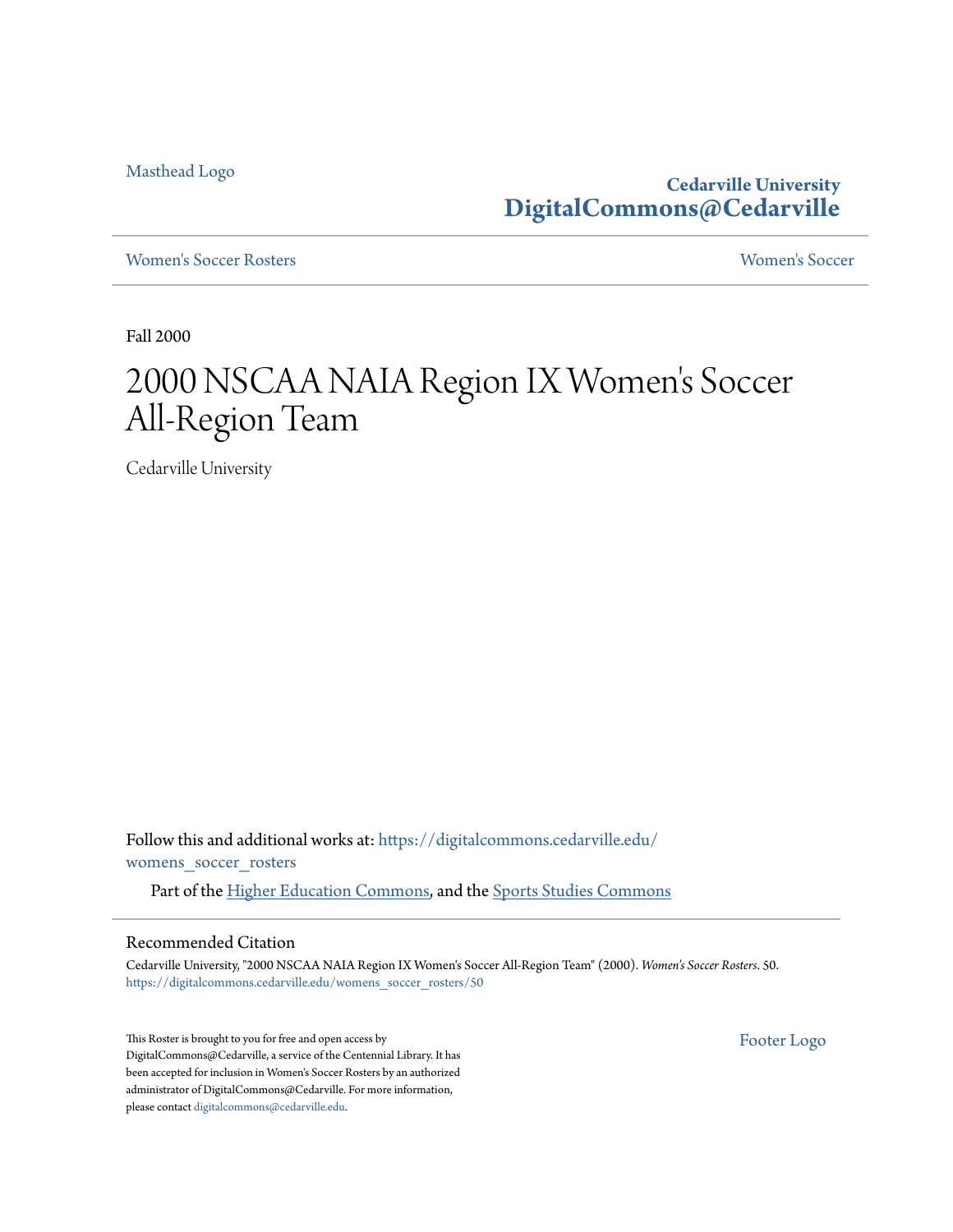

# **NSCAA All America Committee**



### **2000 NATIONAL SOCCER COACHES ASSOCIATION OF AMERICA NAIA REGION IX WOMEN'S SOCCER ALL REGION TEAM**

| <b>Position</b> | <b>Name</b>        | <b>Class</b> | College                   | Hometown           |
|-----------------|--------------------|--------------|---------------------------|--------------------|
| Goalkeeper      | Aubby Rosado       | SR.          | Malone College OH         | Dillsburg, PA      |
| Defender        | Kelly Erratt       | JR           | Seton Hill College PA     | Burlington, Canada |
| Defender        | Olivia Fick        | JR           | Houghton College, NY      | Grand Island, NY   |
| Defender        | Margaret Gutzwiler | <b>FR</b>    | Tiffin University, OH     | Cincinnati, OH     |
| Defender        | Elizabeth Jacobson | $\infty$     | Houghton College, NY      | Madison, OH        |
| Midfielder      | Carola Andersson   | $\infty$     | Tiffin University, OH     | Bara, Sweden       |
| Midfielder      | JoAnna Beardsley   | FR.          | Houghton College, NY      | Fillmore, NY       |
| Midfielder      | Sunshine Leonard   | SR.          | Houghton College, NY      | Port Crane, NY     |
| Midfielder      | Michelle Ruhlman   | JR           | Cedarville University, OH | Shoreline, WA      |
| Forward         | Heather Mann       | JR           | Houghton College, NY      | Hedgesville, WV    |
| Forward         | Marisa Rogers      | <b>SR</b>    | Walsh University, OH      | Marion, OH         |
| Forward         | Erin Ward          | <b>SR</b>    | Geneva College, PA        | Butler, PA         |
| Forward         | Elizabeth Wead     | JR           | Tiffin University, OH     | Dayton, OH         |

#### **NAIA REGION IX WOMEN"S SOCCER PLAYER OF THE YEAR**

Elizabeth Wead, Tiffin University, OH

#### **Second Team**

| Goalkeeper | Becky Kozlowski     | <b>SR</b>    | Cedarville University, OH                   | Hamilton Square, NJ |
|------------|---------------------|--------------|---------------------------------------------|---------------------|
| Defender   | Anna Andersson      | $\infty$     | Tiffin University, OH                       | Bara, Sweden        |
| Defender   | Sarah Bowers        | SR.          | Walsh University, OH                        | Hartville, OH       |
| Defender   | Megan McNeely       | JR           | Malone College, OH                          | Pittman, NJ         |
| Defender   | Cindy Probus        | ၹ            | Cedarville University, OH                   | Manassas, VA        |
| Midfielder | Jamie Long          | $\infty$     | Tiffin University, OH                       | Troy, OH            |
| Midfielder | Amanda Pelch        | $_{\rm{FR}}$ | Carlow College, PA                          | Pittsburgh, PA      |
| Midfielder | Lauren Petrosky     | JR           | St. Vincent College, PA                     | Monongahela, PA     |
| Midfielder | Amy Wolf            | $\infty$     | Roberts Wesleyan College, NY                | South Lima, NY      |
| Forward    | Shelly Aldrich      | SR.          | Mt Vernon Nazarene College, OH Marion, OH   |                     |
| Forward    | Mary Jo Hajek       | SO.          | Walsh University, OH                        | Doylestown, OH      |
| Forward    | Lisa Hinman         | $\mathbf{R}$ | Mt Vernon Nazarene College, OH Syracuse, NY |                     |
| Forward    | Stephanie Schneider | m            | Carlow College, PA                          | Brackenridge, PA    |
|            |                     |              |                                             |                     |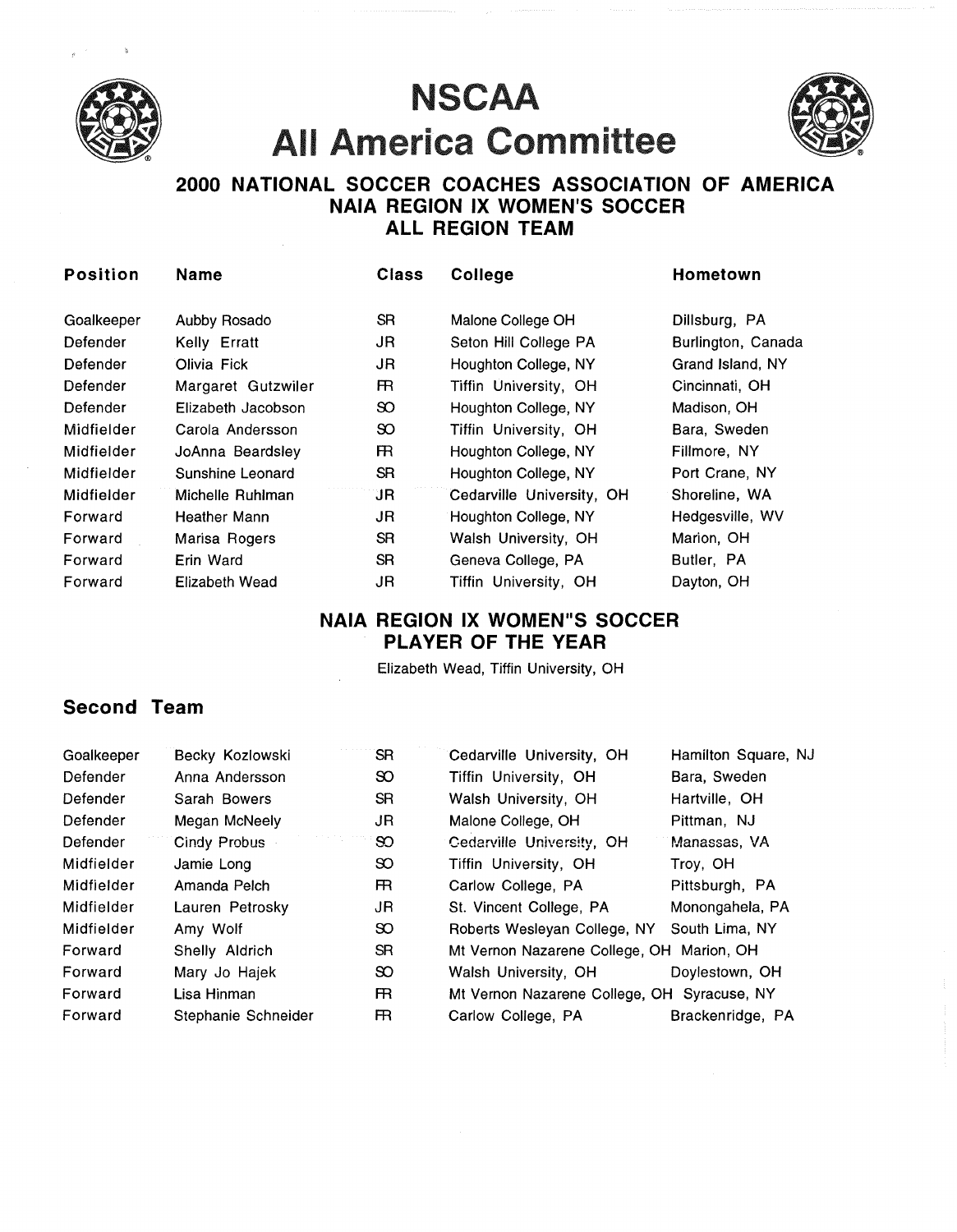|    | A                      | в | $\mathbf c$            | D                                                       | Е     | F | G |
|----|------------------------|---|------------------------|---------------------------------------------------------|-------|---|---|
| 1  |                        |   |                        | VOTING RESULTS REGION IX WOMEN'S SOCCER ALL-REGION TEAM |       |   |   |
| 2  |                        |   |                        |                                                         |       |   |   |
| 3  | Goalkeepers            |   |                        |                                                         |       |   |   |
| 4  | Aubby Rosado           |   | Malone                 | Senior                                                  | 9.45  |   |   |
| 5  | Becky Kozlowski        |   | Cedarville             | Senior                                                  | 6.00  |   |   |
| 6  | Sophie Pashalidis      |   | <b>Roberts</b>         | Senior                                                  | 5.48  |   |   |
| 7  | Susie Kidd             |   | Houghton               | Senior                                                  | 4.58  |   |   |
| 8  | Alexis Pleva           |   | Seton Hill             | Senior                                                  | 1.99  |   |   |
| 9  | <b>Rita Mullins</b>    |   | Mt Vernon Naz Freshman |                                                         | 1.91  |   |   |
| 10 |                        |   |                        |                                                         |       |   |   |
| 11 | <b>Backs</b>           |   |                        |                                                         |       |   |   |
| 12 | Olivia Fick            |   | Houghton               | Junior                                                  | 29.57 |   |   |
|    | 1 3 Kelly Erratt       |   | Seton Hill             | Junior                                                  | 24.14 |   |   |
|    | 14 Margaret Gutzwiller |   | <b>Tiffin</b>          | Freshman                                                | 23.43 |   |   |
|    | 1 5 Elizabeth Jacobson |   | Houghton               | Sophomore                                               | 20.76 |   |   |
|    | 16 Sara Bowers         |   | Walsh                  | Senior                                                  | 20.48 |   |   |
|    | 1 7 Megan McNeely      |   | Malone                 | Junior                                                  | 20.48 |   |   |
|    | 18 Anna Andersson      |   | <b>Tiffin</b>          | Sophomore                                               | 19.05 |   |   |
|    | 19 Cindy Probus        |   | Cedarville             | Sophomore                                               | 18.71 |   |   |
|    | 20 Colleen Powers      |   | Roberts                | Junior                                                  | 18.60 |   |   |
|    | 2 1 Cheryl Balogh      |   | Mt Vernon Naz Freshman |                                                         | 15.92 |   |   |
|    | 2 2 Missy Nieman       |   | Carlow                 | Sophomore                                               | 14.57 |   |   |
|    | 2 3 Holly Betti        |   | Daemen                 |                                                         | 14.40 |   |   |
|    | 24 Jessica Blackburn   |   | Geneva                 | Senior                                                  | 13.92 |   |   |
|    | 25 Laurie Alexander    |   | Walsh                  | Senior                                                  | 11.03 |   |   |
|    | 26 Suzan Schaefer      |   | Walsh                  | Senior                                                  | 7.88  |   |   |
|    | 27 Alexis Morrell      |   | <b>Tiffin</b>          | Sophomore                                               | 7.71  |   |   |
|    | 28 Jenny Walker        |   | Cedarville             | Junior                                                  | 4.02  |   |   |
|    | 29 Kathleen Schreck    |   | St Vincent             | Senior                                                  | 3.00  |   |   |
|    | 3 0 Martha Frensos     |   | <b>Tiffin</b>          | Junior                                                  | 2.58  |   |   |
|    | 3 1 Julie Metzger      |   | <b>Tiffin</b>          | Sophomore                                               | 2.58  |   |   |
|    | 3 2 Nicole Becker      |   | Houghton               | Junior                                                  | 2.29  |   |   |
|    | 3 3 Jessica Alexander  |   | Cedarville             | Junior                                                  | 2.01  |   |   |
|    | 34 Caitlin Rush        |   | St Vincent             | Sophomore                                               | 1.50  |   |   |
| 35 |                        |   |                        |                                                         |       |   |   |
|    | 36 Midfielders         |   |                        |                                                         |       |   |   |
| 37 | Carolla Andersson      |   | Tiffin                 | Sophomore                                               | 38.50 |   |   |
|    | 38 Sunshine Leonard    |   | Houghton               | Senior                                                  | 35.15 |   |   |
|    | 39 Michelle Ruhlman    |   | Cedarville             | Junior                                                  | 31.68 |   |   |
|    | 40 JoAnna Beardsley    |   | Houghton               | Freshman                                                | 23.40 |   |   |
|    | 4 1 Amy Wolf           |   | Roberts                | Sophomore                                               | 22.30 |   |   |
|    | 4 2 Amanda Pelch       |   | Carlow                 | Freshman                                                | 20.20 |   |   |
|    | 43 Lauren Petrosky     |   | St Vincent             | Junior                                                  | 19.50 |   |   |
| 44 | Jamie Long             |   | <b>Tiffin</b>          | Sophomore                                               | 18.66 |   |   |
|    | 4 5 Jen Leise          |   | Seton Hill             | Junior                                                  | 18.40 |   |   |
|    | 46 Kristen Beach       |   | Malone                 | Junior                                                  | 17.33 |   |   |
| 47 | Domenica Langowski     |   | Malone                 | Junior                                                  | 17.33 |   |   |
| 48 | Christine Alaimo       |   | Roberts                | Freshman                                                | 17.12 |   |   |
| 49 | Nicole Strife          |   | Daemen                 |                                                         | 16.00 |   |   |
|    | 50 Kristen DeVinney    |   | Cedarville             | Senior                                                  | 15.96 |   |   |